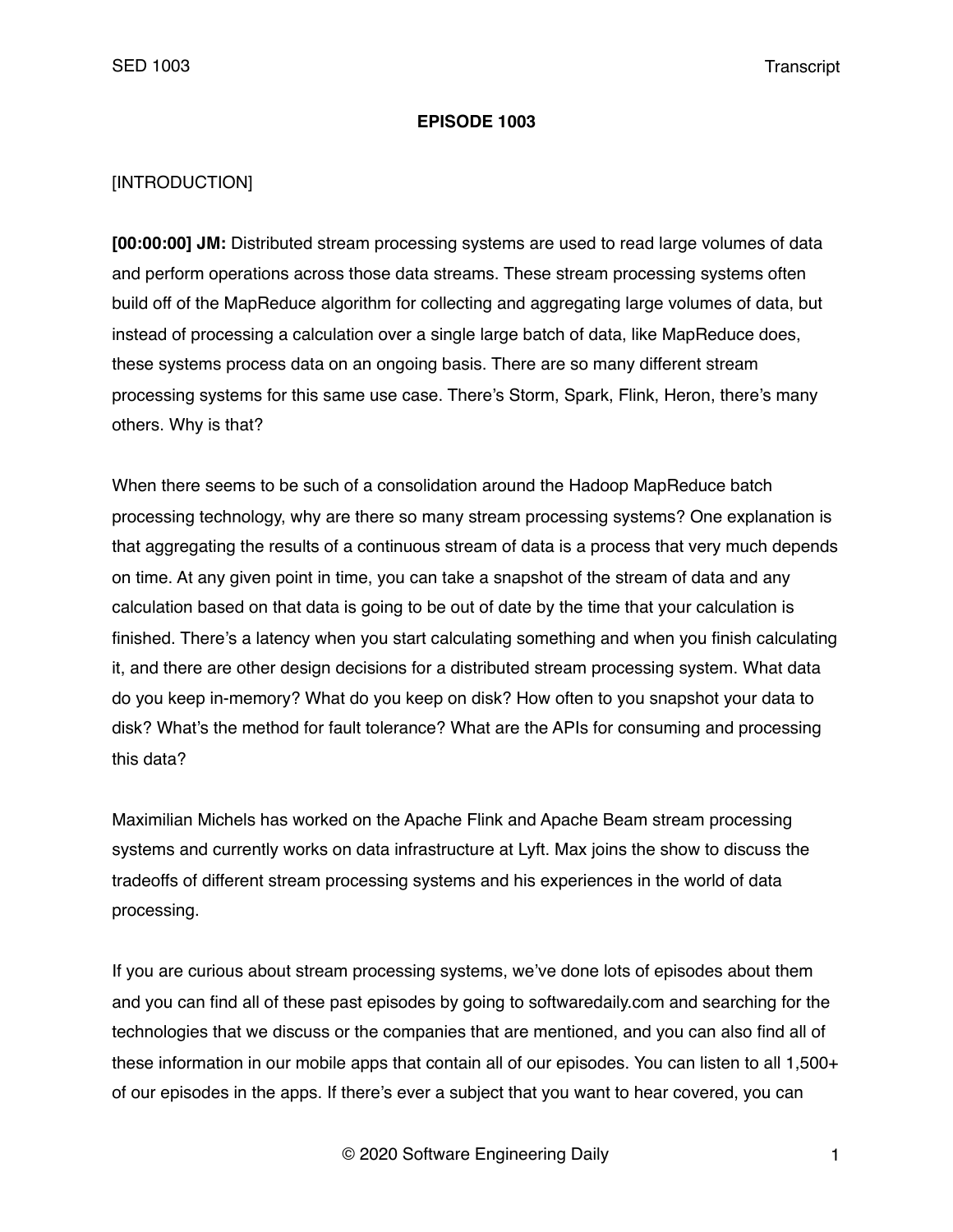leave a comment on this episode or a different episode. You can send us a tweet @Software\_Daily. We'd love to hear from you.

# [SPONSOR MESSAGE]

**[00:02:25] JM:** Over the last few months, I've started hearing about Retool. Every business needs internal tools, but if we're being honest, I don't know of many engineers who really enjoy building internal tools. It can be hard to get engineering resources to build back-office applications and it's definitely hard to get engineers excited about maintaining those back-office applications. Companies like a Doordash, and Brex, and Amazon use Retool to build custom internal tools faster.

The idea is that internal tools mostly look the same. They're made out of tables, and dropdowns, and buttons, and text inputs. Retool gives you a drag-and-drop interface so engineers can build these internal UIs in hours, not days, and they can spend more time building features that customers will see. Retool connects to any database and API. For example, if you are pulling data from Postgres, you just write a SQL query. You drag a table on to the canvas.

If you want to try out Retool, you can go to retool.com/sedaily. That's R-E-T-O-O-L.com/sedaily, and you can even host Retool on-premise if you want to keep it ultra-secure. I've heard a lot of good things about Retool from engineers who I respect. So check it out at retool.com/sedaily.

# [INTERVIEW]

**[00:04:02] JM:** Maximilian Michels, welcome to Software Engineering Daily.

**[00:04:04] MM:** Thank you very much for having me, Jeff. I'm proud to be here.

**[00:04:08] JM:** Well, I'm proud to have you. I want to talk to you about stream processing. You are something of an expert in that area, and when I started doing this podcast around 2015, there were many different streaming frameworks that we're seeing used. There was Storm, there was Spark streaming, there was Flink, there was Heron. There were several others. Why are there so many solutions for distributed stream processing?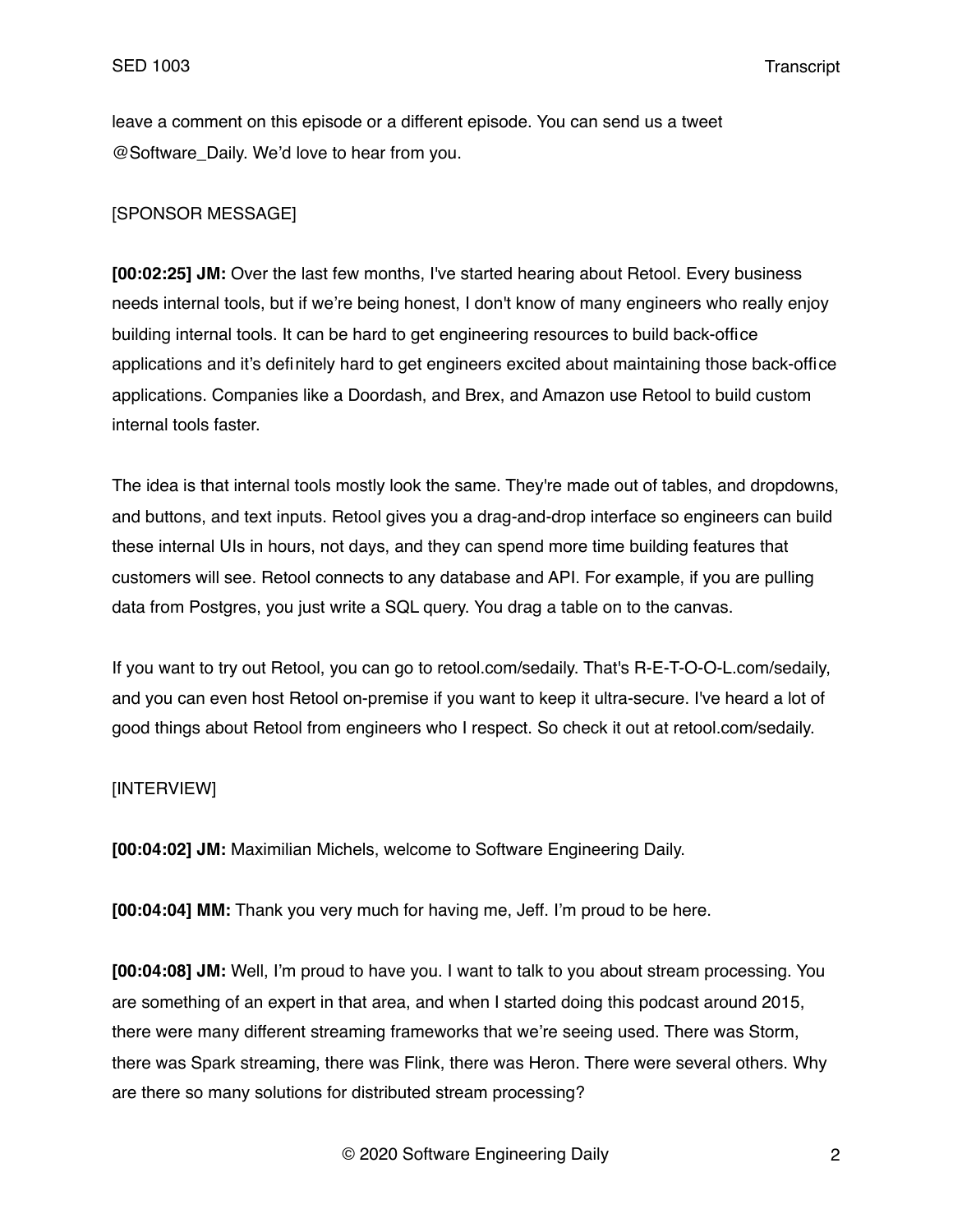**[00:04:34] MM:** Yeah. I think that's a really good question. Actually, when I go out and give a talk about Apache Flink or Apache Beam or whenever I see somebody else give a talk, that question usually comes up and it's a very good question because there are a lot of stream processing analytics frameworks out there, especially now in the open source.

I think the answer to this is that stream processing, although not like completely new technique to process data, has just in the recent years seen a huge uprise because we have the computing power, we have the data and just the applications, the demand for applications is there and that's why also demand for stream processing is there.

I think going back to or just enumerating some popular frameworks, I can explain why there are so many. First of all, Storm, is probably like the oldest one that is known in the open source. It really became popular in 2013, 2014 and it had been around much longer. I think like Nathan Marz is the name of the original creator and he had a company, BackType, and that company got acquired in 2011 by Twitter who obviously had a great interest in like streaming applications.

They kind of tinkered around with it internally and they figured it's sort of too limited because the execution model doesn't scale well enough. It doesn't provide to guarantees that they needed at scale. They figured they just keep the API the same, but they rebuilt the internal design of Storm, and that's how they developed Heron, which first was just an internal closed source software, but was then released around 2015.

Yeah. I think this is like a popular pattern. You see this also with, for example, Samza, Apache Samza, which was developed at LinkedIn I think around the same time. It served also like a special need for stream processing at LinkedIn and later was sourced. They had slightly different requirements. They also had Kafka coming up internally and they were more worried about exactly once guarantees and integrating with Hadoop's scheduler called Yarn.

When I started talking about this, there are a lot of details to this, but I'm just going to try to keep it short. Then there's Flink, which goes back – I did some research before. It goes actually back until like 2009 as a research project to Berlin.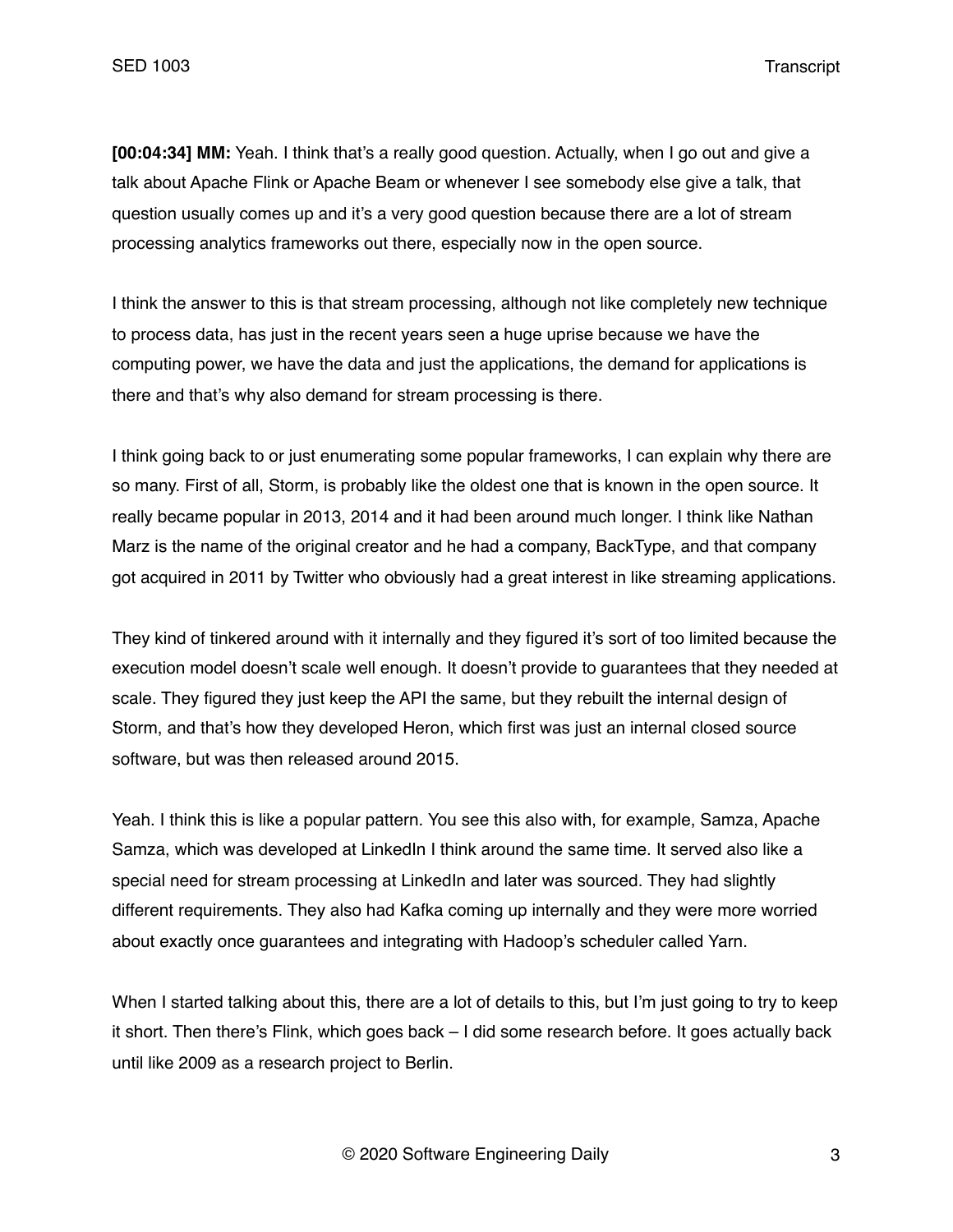## **[00:07:29] JM:** Seriously?

**[00:07:30] MM:** Yeah. But nobody knew that back then. It was like a researcher project. But the company was created in 2014, which I was also part for the first two years and that obviously began the rise of Link, which I would say is probably the most sophisticated streaming framework and most complete in the open source. Maybe that's a bit biased, but I think there are good reasons for saying that. We can dive into that later.

It really embraced like streaming at core build into the runtime but still could handle batch datasets, which it was used also for in the beginning. Now everything shifted more towards streaming. Yeah, and there's Spark, or course. Spark was a Berkley project more focused on batch processing. I think Spark never really made it to stream processing to cover like everything that stream processing needs to do, because they kind of internally kept their RDD design, which is really elegant and perfect for batch, but is really hard to scale for streaming, because essentially it breaks down to having mini-batches which are for real-time streaming applications – I mean, they come with some drawbacks. Not to say you can't use it for streaming, but I think Flink has the more – I'm not getting into the technical detail. It has the more like native streaming approach, which if I'm being honest, for some applications, although that's being addressed at the moment, it's actually worse than Spark like batch processing. I think Spark has some advantages there, for sure.

Just to go and finish this circle here. Then there's Beam. Beam is a project I'm involved with and I really love. It came out of Google in 2014 as like Google Cloud SDK and it had like a different focus. It didn't want to replicate a complete runtime also because there was Google Cloud Dataflow and all the other stream processors already. The idea was more like to combine them all, to create a unified API and allow – Just use one framework to execute on all these execution engines that were already there in the open source. Then once that was there, the project figured it also needed to build multi-language support, which to that degree, I think has not been done by other projects yet. I think Beam is really interesting project in that sense.

Also, honorable mention to Apex from DataTorrent. I don't know if you came across it. Also, early on, I think they also got a lot of things right and had a really interesting framework for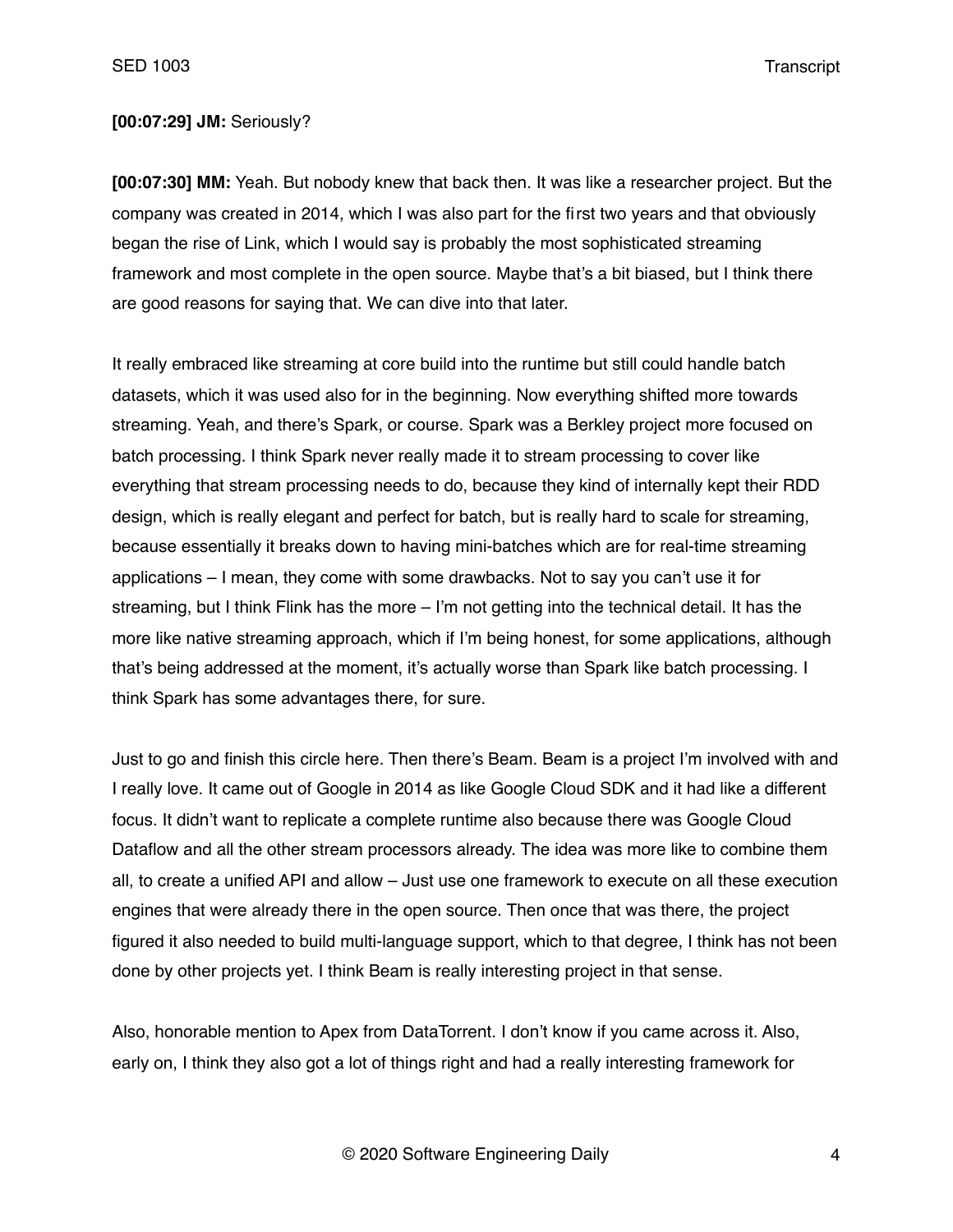stream processing. But unfortunately, they released it to open source and the company don't really exist anymore behind it. Yeah, I think that's more like history now.

**[00:10:42] JM:** Yeah. You've given a nice survey of all the different streaming frameworks and I think one way to describe – I think there's no easy answer for why there are so many of these things other than the fact that there are just – This is just a very big problem, and the idea of large distributed parallel processing over big datasets, it's such a heterogeneous problem that you're going to get a variety of different solutions because different companies are going to be looking and different open source contributors are going to be looking at this problem from different perspectives.

Now, I want to frame this conversation a little bit in terms of your own personal expertise and you've spent a lot of time in the Flink community. You've spent a lot of time in the Beam community. Let's start by zooming on Flink, and the Flink processing model. Flink keeps all of its state in-memory in order to have some low-latency processing and this system periodically snapshots the state of each of the nodes to disk. Can you give a more detailed description for what Flink keeps in-memory and what Flink snapshots to disk when it's doing its processing?

**[00:11:53] MM:** I think we have to differentiate there between what Flink keeps in-memory or in disk while it's processing and what is being written to disk or persisted when you take it to checkpoint. Those are two different things I would say, because when you have a streaming pipeline, I mean, the first problem you're dealing with before you want to ensure that it's exactly once and that it's checkpointed is that it's able to run.

I mean, if something crashes, then yeah, you want to be able to restore, but when you run, you have a data that is in-memory, obviously. Whenever you run any sort of application, it needs memory. What Flink has by default, it has the user code and the application logic in-memory. If you don't do anything – If you just want to have a normal Java program, you would just create your variables and everything would be memory. But Flink has like a dedicated interface that allows you to configure after you've written the pipeline how the state, the application state, is stored.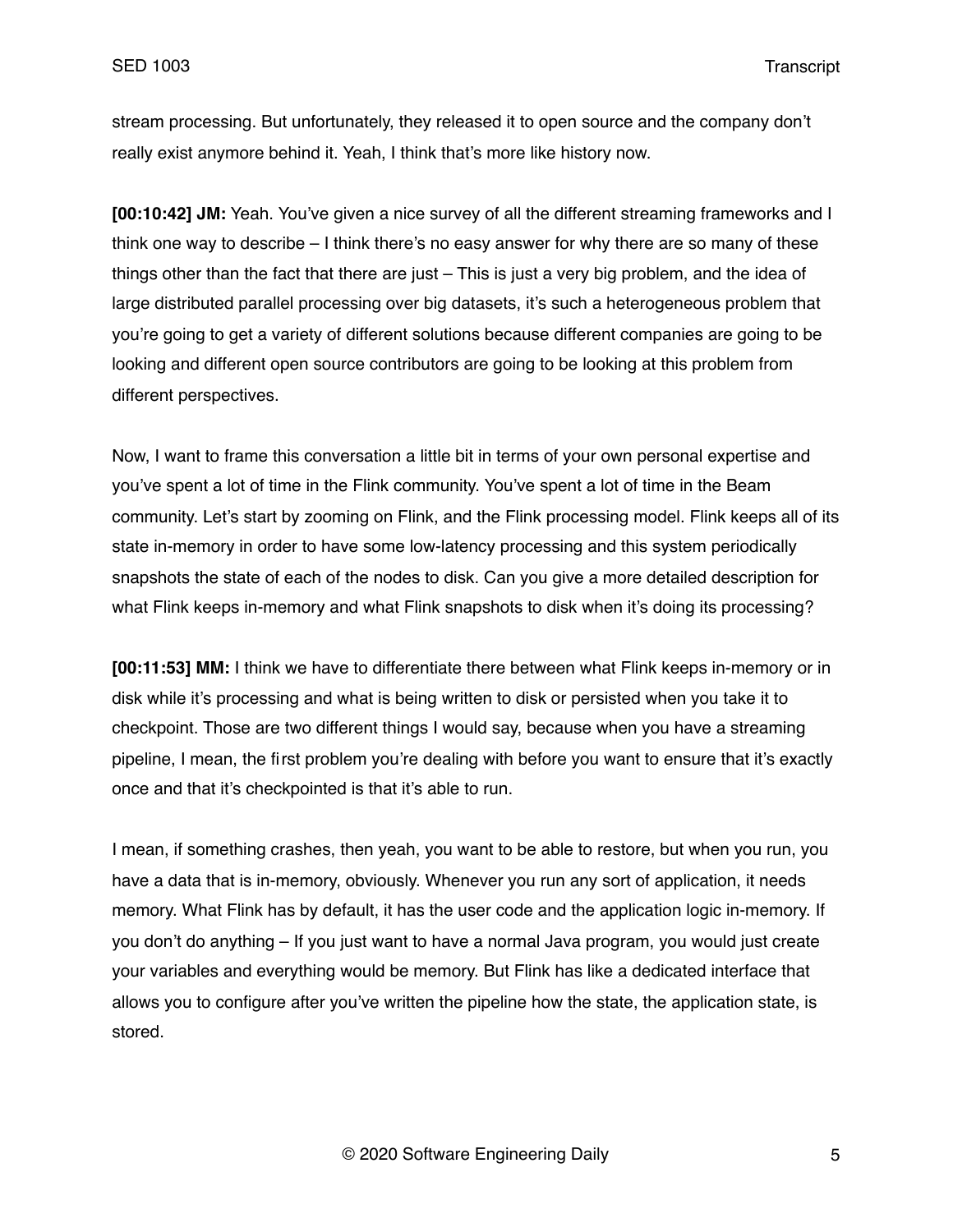By default, to be more concrete, that is going to be in-memory. Everything is going to be inmemory. Obviously, you run into problems with that. Imagine you keep, let's say, a list of users or a map of users and session data in-memory and you have a million users. That could explode and consume way too much memory. The thing is you don't always need – Although, of course, you have to distribute a model of Flink where you have a large number of instances to scale your memory, but you don't always need all the memory.

What Flink actually has and what you can configure is called a state backend, and you can configure the state backend to store a flush memory to disk whenever necessary. This is implemented with RocksDB, but this is a technical detail. If somebody wants to look at it, RocksDB state backend. That basically is like a database. It's intelligently handling – Loading data into memory whenever it's needed and flushing back to disk when you haven't this user for a while.

This is the first step to achieving robust processing, stream processing, I'd say. Then the next part of your question is sort of what do I do to persist that? Flink has checkpointing built-in that is able to write all these state to priority that is necessary to restore the pipeline at any point in time to disk or to any other storage system that you want.

This is pretty tricky, and that's something that took a long time to get right, because obviously you could just hold your entire stream processing pipeline and then do the checkpoint or safe point of your memory. But that would cause a lot of backlog and latency. What Flink has developed is a way to asynchronously but also do it in a way that it produces deltas. So you don't always checkpoint the entire state, but you only checkpoint what actually changed. Flink has I think the most sophisticated stream processing semantics in that regard when it comes to handling memory and checkpointing.

**[00:15:36] JM:** It's worth discussing the differences between stream processing systems and data warehousing systems, because both of these systems are used for big in-memory calculations. I'd like to provide some contrast between stream processing and data warehousing. How are these types of systems used differently?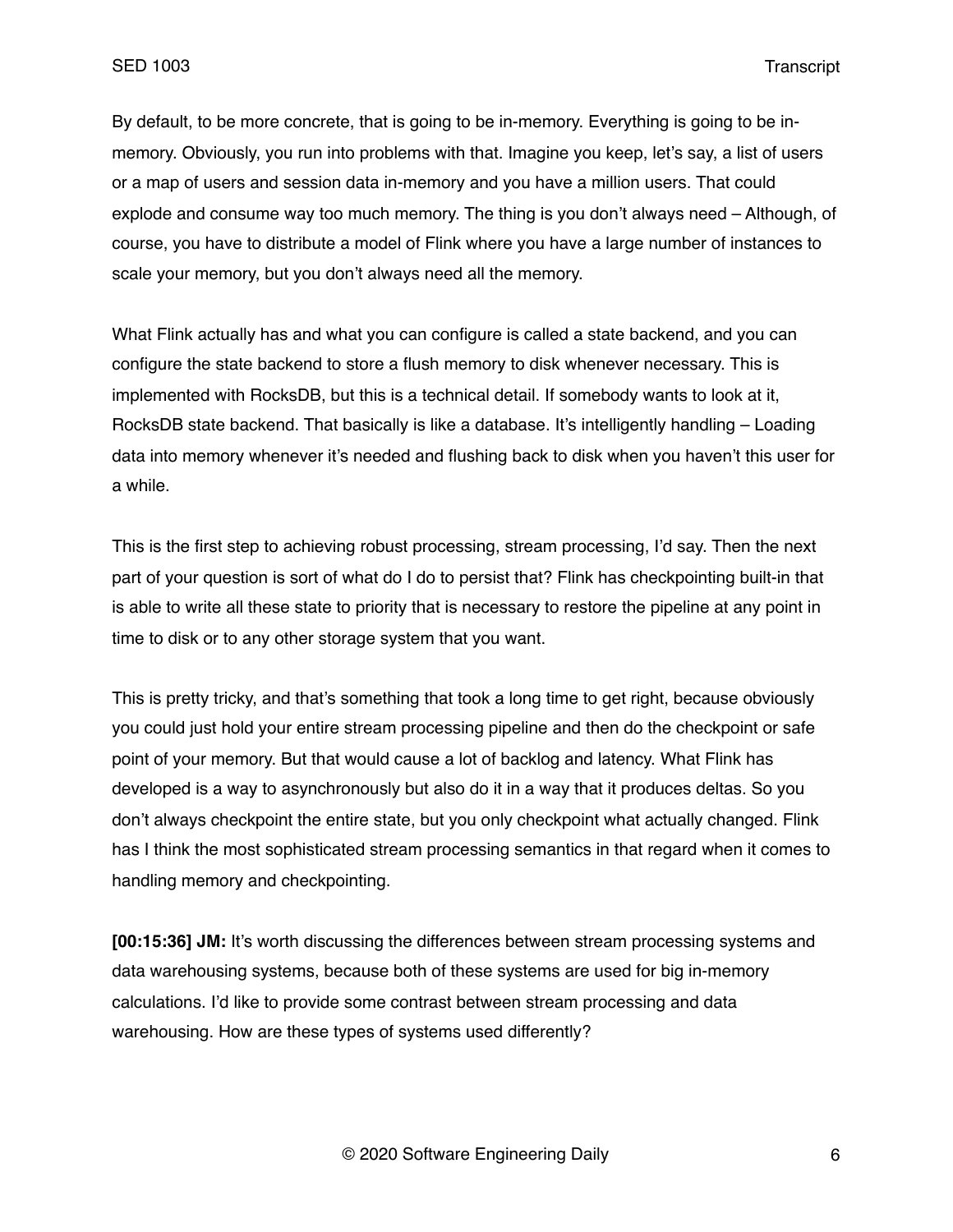**[00:15:54] MM:** Yeah. Thank you. That's a very good question. I think stream processing and data warehousing are not fundamentally different, but data warehousing is a more complete framework for loading data, aggregating data, analyzing it and transforming it. Whereas stream processing can be a specific part of a data warehouse, but just tailored towards real-time data. The way I think data warehouses generally work is that they pull in data from various sources and stream processing could be or Kafka topic could be one source that you use, but then it's not usually used for analytics that are performed not real-time or near real-time, but usually with a couple of hours delay or it doesn't have the same guarantees that stream processing would provide. But I think I would understand stream processing to be just a part of a data warehouse in the sense that it is a source for real-time data. Yeah, that's how I see the both complement each other.

#### [SPONSOR MESSAGE]

**[00:17:16] JM:** The start of the new year is a great time to evaluate your career. It's a time to consider your salary. It's a time to consider your job, or maybe consider changing your entire career path. Seen by Indeed provides a path to new career opportunities while reducing the pain of the traditional job search process. Seen puts tech candidates in front of thousands of companies like GrubHub, Capital One and PayPal across more than 90 cities. Just create your profile from your resume and they'll match you to the right roles based on your needs. Every Seen candidate also gets free access to technical career coaching, resume reviews, mock interviews and even salary negotiation tips to seal the deal.

Join today and get a free resume review when you go to beseen.com/daily. That's B-E-S-E-E-N.com/daily, D-A-I-L-Y. Seen by Indeed is a tech-focused matching platform. If you're ready for a new job, you're ready for Seen by Indeed. Join today and you get a free resume review when you go to beseen.com/daily. That's B-E-S-E-E-N.com/D-A-I-L-Y.

Thanks to Seen by Indeed for being a sponsor of Software Engineering Daily.

[INTERVIEW CONTINUED]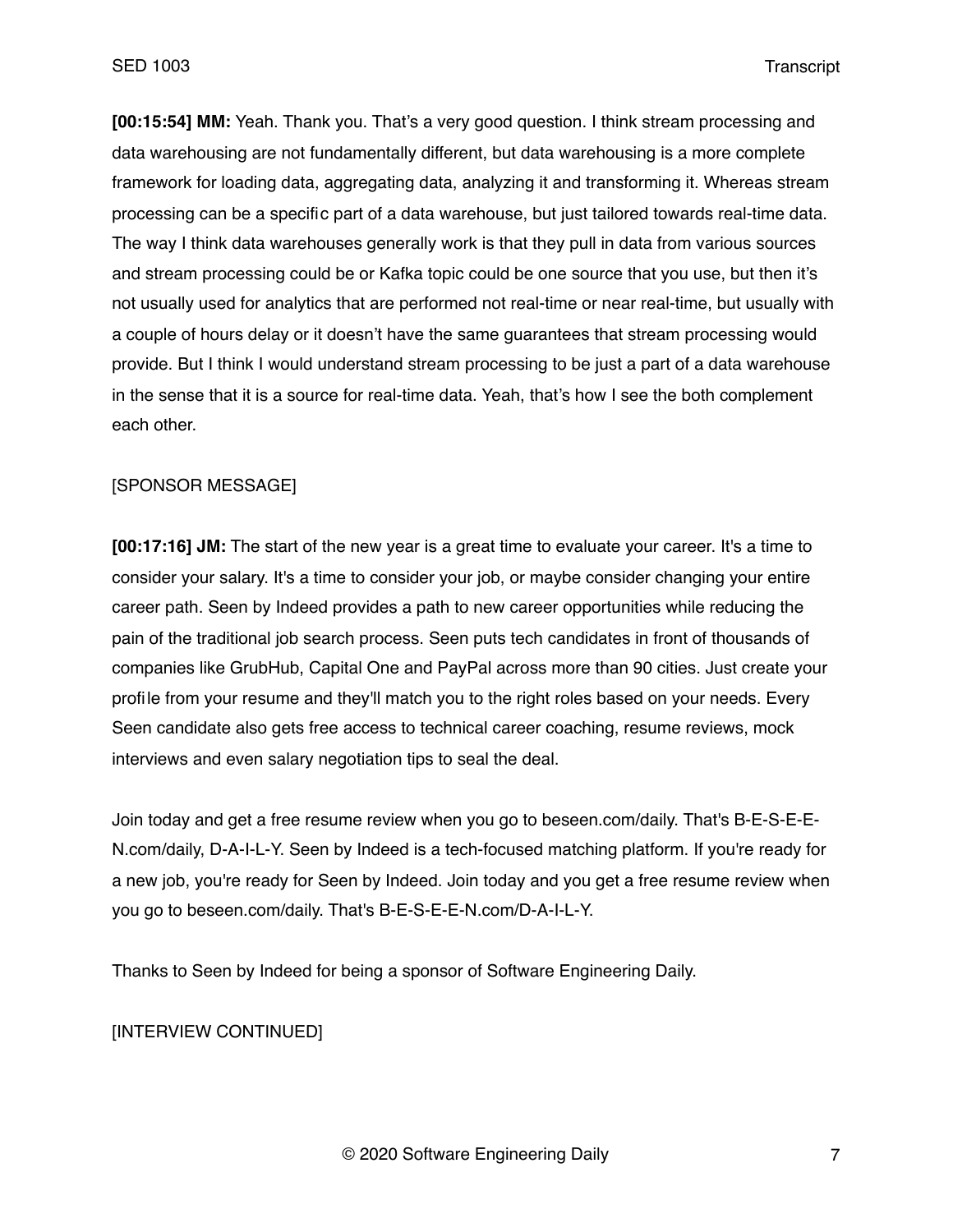**[00:18:46] JM:** I want to talk through an example use case of stream processing. I think a common use case is something like clickstream data where you have a high volume of data, maybe it's coming into a Kafka cluster and you want to continuously ingest data from the Kafka cluster into a stream processing pipeline and then you want to perform some stream processing over it and then perhaps write it back to Kafka. Let's say it's an unbounded set of clickstream data coming in. Describe how Flink could be used to process that data.

**[00:19:22] MM:** What you describe is actually like the prime use case of Flink. When the stream processing APIs search emerged in Flink and people started using it, we put a lot of effort in the Flink community to make it work good with Kafka, because that was what everybody wanted to use.

In Flink – Flink itself has a very good support for Kafka both reading from Kafka and writing to Kafka. That's called like consumer-producer. I'm sure you're aware of it. Why is the support good? Well, when you create a connector for an external system, it's always error-prone because you have to know all the quirks of Kafka or any other system that you're trying to integrate with. Flink does a good job there, but it also is able to work with Kafka in the sense that Kafka is offset, an offset-based log. When Flink checkpoints, it can take note of the Kafka offset, and when you restore a pipeline, you start reading from that offset that was active during the checkpoint.

How would that look typically in a Flink application? You basically write – You instantiate the Kafka consumer with some properties and then you have a data stream that's the data type that you use in the Flink API, for example data stream of strings. Then you apply all your Flink processing logic, like map filtered, group by, and then you write back to Kafka. It's pretty straightforward. You can find it on the website, in the Flink website if you want to take a look at it.

One thing that Flink didn't have for a long time was integration with the Kafka producer to checkpoint to a Kafka topic. The exactly once guarantees will only sort of valid within Flink and when reading from Kafka, but not when producing to Kafka, but this has been addressed in newer Flink versions where also Kafka itself needed to find a way for systems or external systems to commit something to Kafka so that you really have an end-to-and exactly once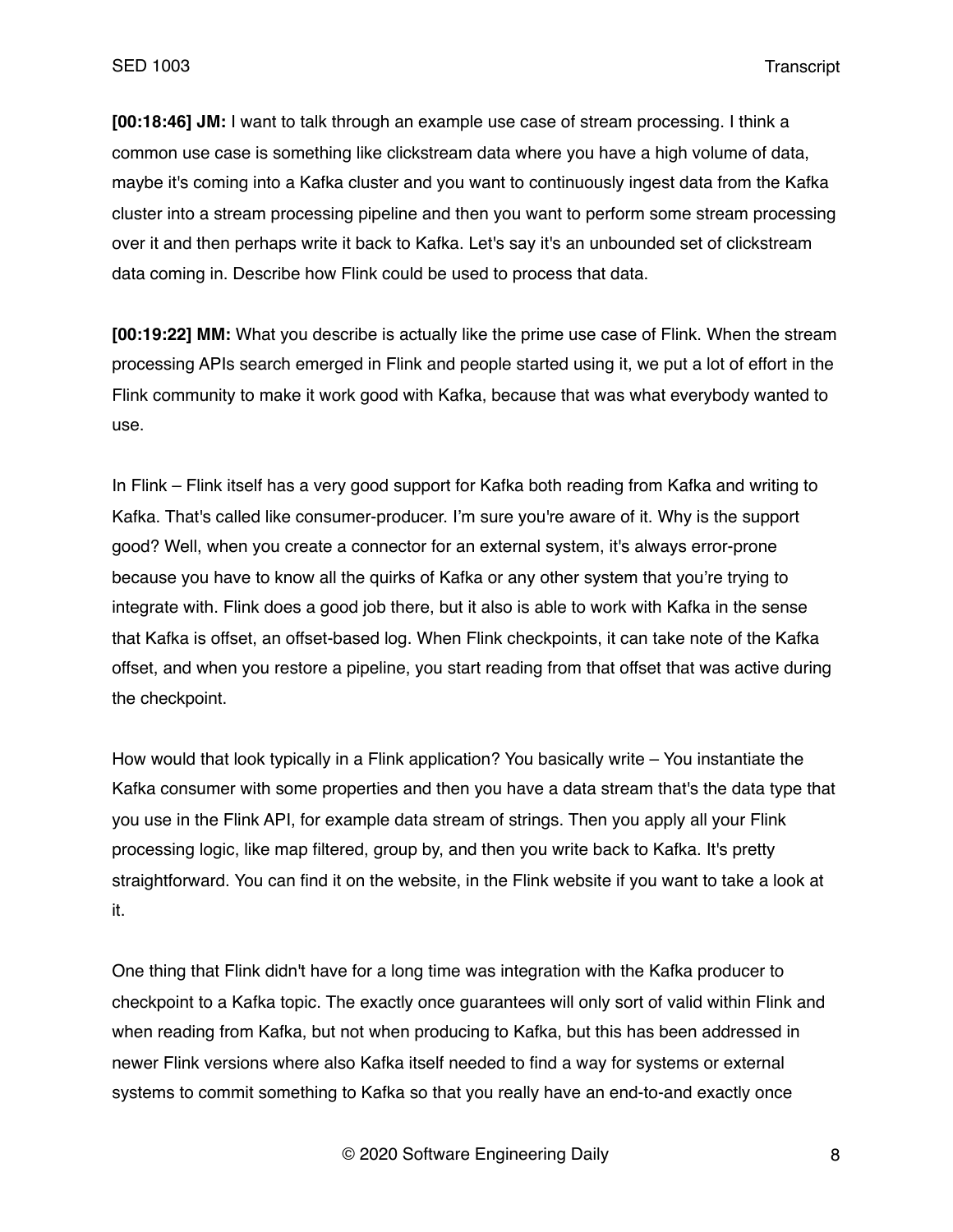guarantee, which is really useful. If you have analytics process, you want to make sure that if you have a counter and you have to restore your pipeline due to a failure, you assure that that counter is correct and not off by one or off by many. That's something that Storm, for example, couldn't do and also Spark streaming initially couldn't do. I believe that fixed that with the structured streaming approach that is new in Spark. That's basically it.

**[00:22:19] JM:** I've heard of several people who use this kind of application. They use Flink for this kind of application where they're reading high-volumes of data coming off of Kafka and then they're doing some stream processing and writing it back to Kafka. One thing I don't understand is why wouldn't you use Kafka streams for that application? I guess, more generally, how do Kafka streams contrast with Flink?

**[00:22:44] MM:** That's a very good question. That also comes up often and it makes perfect sense, right? If you have a Kafka cluster and if you don't really have a lot of, let's say, compute intents applications, then why not use Kafka streams?

To be honest, I think Kafka streams is great because it's so easy to set up. Again, when you have a Kafka cluster, you basically just includes a library in your Java application and then you're off to doing streaming analytics without any need to set up the Flink cluster or another system to deploy that application.

I think that Kafka stream is a great library. However – And I think even the Kafka folks have pointed that out. If you're into compute state-heavy applications, then Flink is the more robust alternative. I've seen and heard from many Kafka users that when they do expensive computations, like lots of shuffles, network shuffles and when they have also – Yeah, computeintensive calculations, timers, all that stuff that you want to do in a sophisticated stream pipeline, then Flink is usually more robust alternative. I'd say for simple applications, Kafka streams is perfect, and whether or not you need all the power of Flink, then depends how evolved your application gets.

**[00:24:23] JM:** Let's get into talking about Apache Beam, because that's what you've been working with more recently. Apache Beam is a data processing system that originated at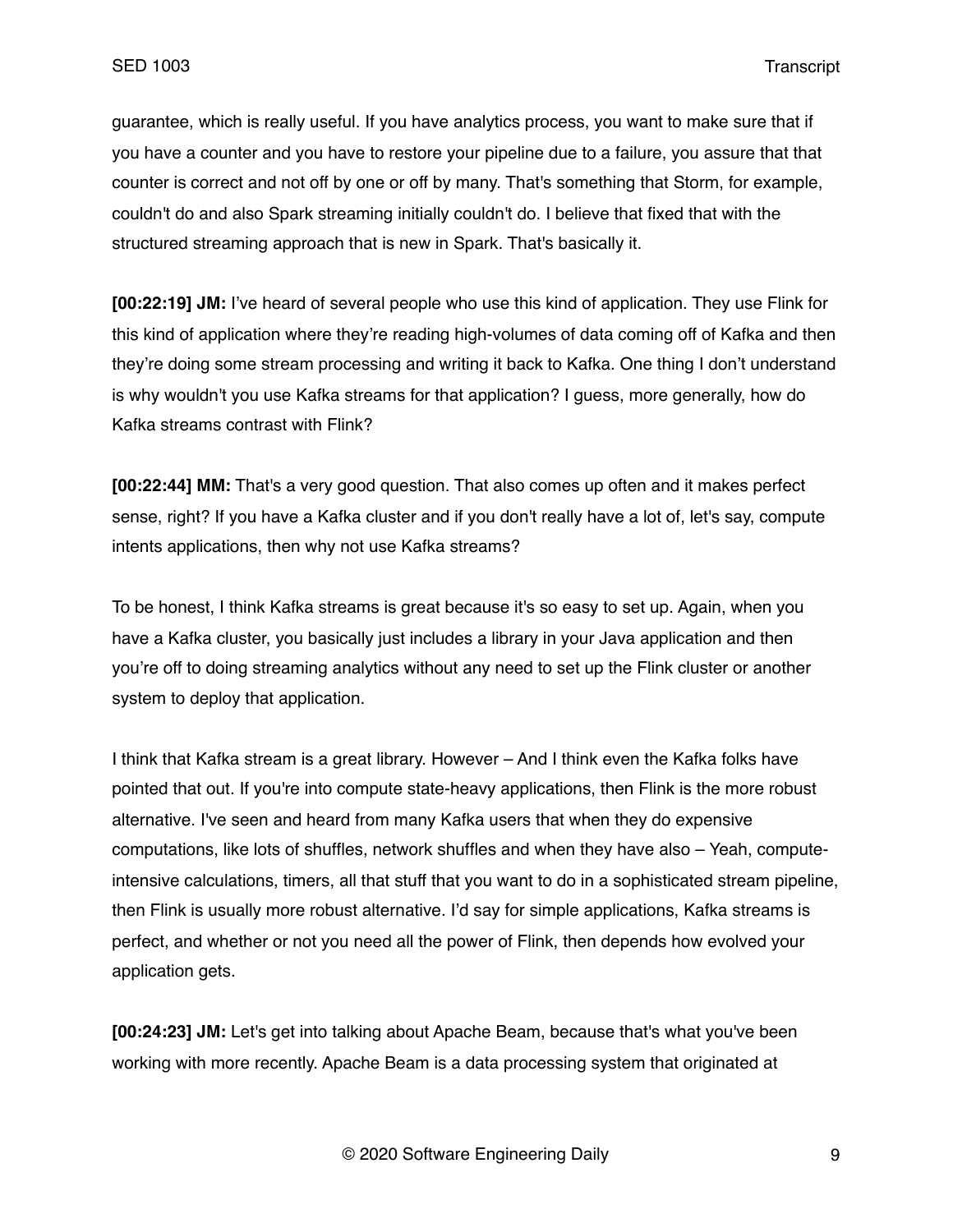Google, and the goal is to provide a system that can do stream processing on top of a variety of stream processing engines. Can you describe the vision for Apache Beam?

**[00:24:46] MM:** The vision of Beam was not to create another open source framework and runtime that we have already so many of. Instead, the idea was to combine all the existing runtimes and have a unified, easy to use API to basically work with all of them. That was the initial idea.

In the beginning, when Google came out with Beam, the idea was just to do that for Java. Although always I think the idea was to expand to other languages, but it was just Java in the beginning and that was kind of convenient because all the other systems in the open source were written in Java.

The idea is really that you have a single API for both batch and streaming. Many systems have a separate API for batch and streaming. Basically, when you do the switch or you want to rewrite logic to be streaming, you have to use a different API. Beam wanted to fix that, so that's just one API. You use that API to write it and then you just basically provide a flag during execution saying, "Hey, I want this to be run on Flink or Google Cloud Dataflow or Spark," and then we ensure that the execution works the same on all of these by a very extensive set of tasks that we have inside Beam. They're called validatesRunner, and they basically check for all the features that Beam has and ensures that the runner supports it.

I should probably just tell you what a runner is. A runner is basically the part of Flink that does the translation. Beam, I mean. From Beam to the execution and then that you choose to run your Beam program with.

Just to complete the picture here. Later on, once we had all these execution engines supporting the Beam API, we figured we needed something more than Java. Yeah, Google came out with the Python API and supported that in Google Cloud Dataflow, and then it took now about two years to have full runtime support for supporting multiple languages. We have Python and Go now, and Java, of course, and we have managed to rewrite most of the runners so that they support all these languages. I think that's something that gets me really excited, because being able to use Python, for instance, unlocks a completely new set of applications, because we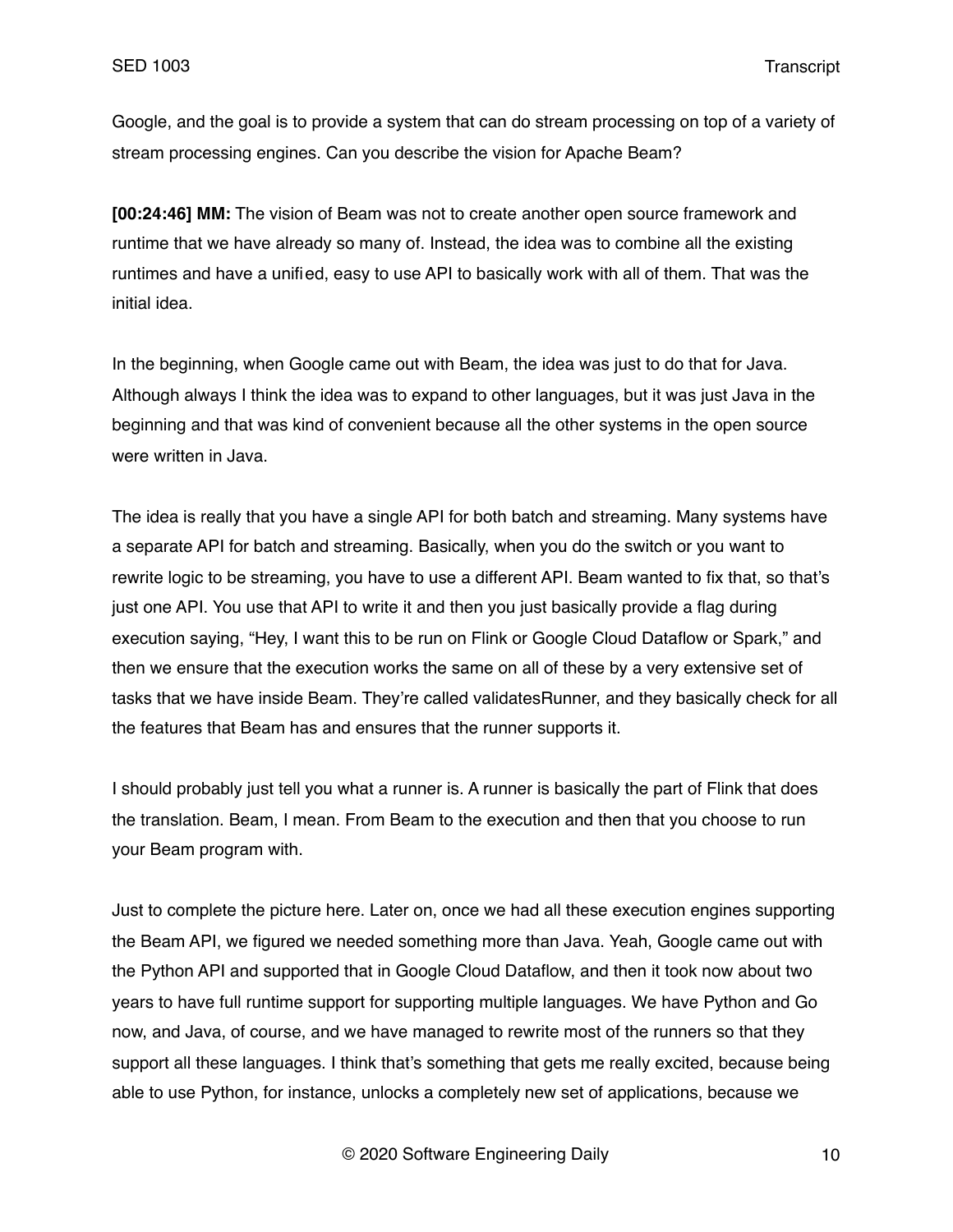have all these libraries, like NymPy, Pandas, TensorFlow, all these people who love to write Python, but they just hate Java or it's too complicated for them and they just want to get their work done. Now we have a Python API, which supports stream processing with Beam. I think that's one of the most exciting things in Beam today.

**[00:27:56] JM:** Talking more about the roots of Beam. Beam is associated with the Google Dataflow paper. Can you give an overview of some of the concepts of the Dataflow paper and how they impacted Beam?

**[00:28:06] MM:** Yeah. I think the Dataflow paper had a lot of impact on streaming semantics in general. Not only on Beam, but also on Flink. Back in 2014 when Google came out with Cloud Dataflow SDK, Flink was building or finalizing their streaming API. It was not so hundred percent clear what is stream processing even. Storm tried to do it and had very quirky API, let's say. I mean, most people don't find it very intuitive. It was not clear. When should you be able to do a stream pipeline? That Dataflow paper basically described the model or the semantics that a stream processing system should support. In that, there are things like parallel collections. How is data distributed when you process in the cluster? There is all the operations that Beam supports, like parallel do, which is basically the functionality where you put your code in Beam. It has support or describes how timers work. Basically, when you see an event, you can set a timer to be notified once a certain time has passed or an event arrives. It has watermarks which are an important concept that both Flink and Beam adapted. Maybe I should explain what watermarks is.

**[00:29:42] JM:** Sure. Yeah. Go ahead.

**[00:29:43] MM:** A watermark is sort of many people don't find it that intuitive, but I think it's not that hard to explain. In stream processing, when you read data and you want to associate time with that data, you could just take the current time that you're seeing on the machine, right? But when you have a set of machines, then they might not be in-sync with time. That's sort of inconvenient. Also, the time when your machine doesn't really have anything to do with the data itself, most data usually has a timestamp associated. So you want to be able to use that timestamp, and because time is kind of irrelative, when you process fast, if use processing time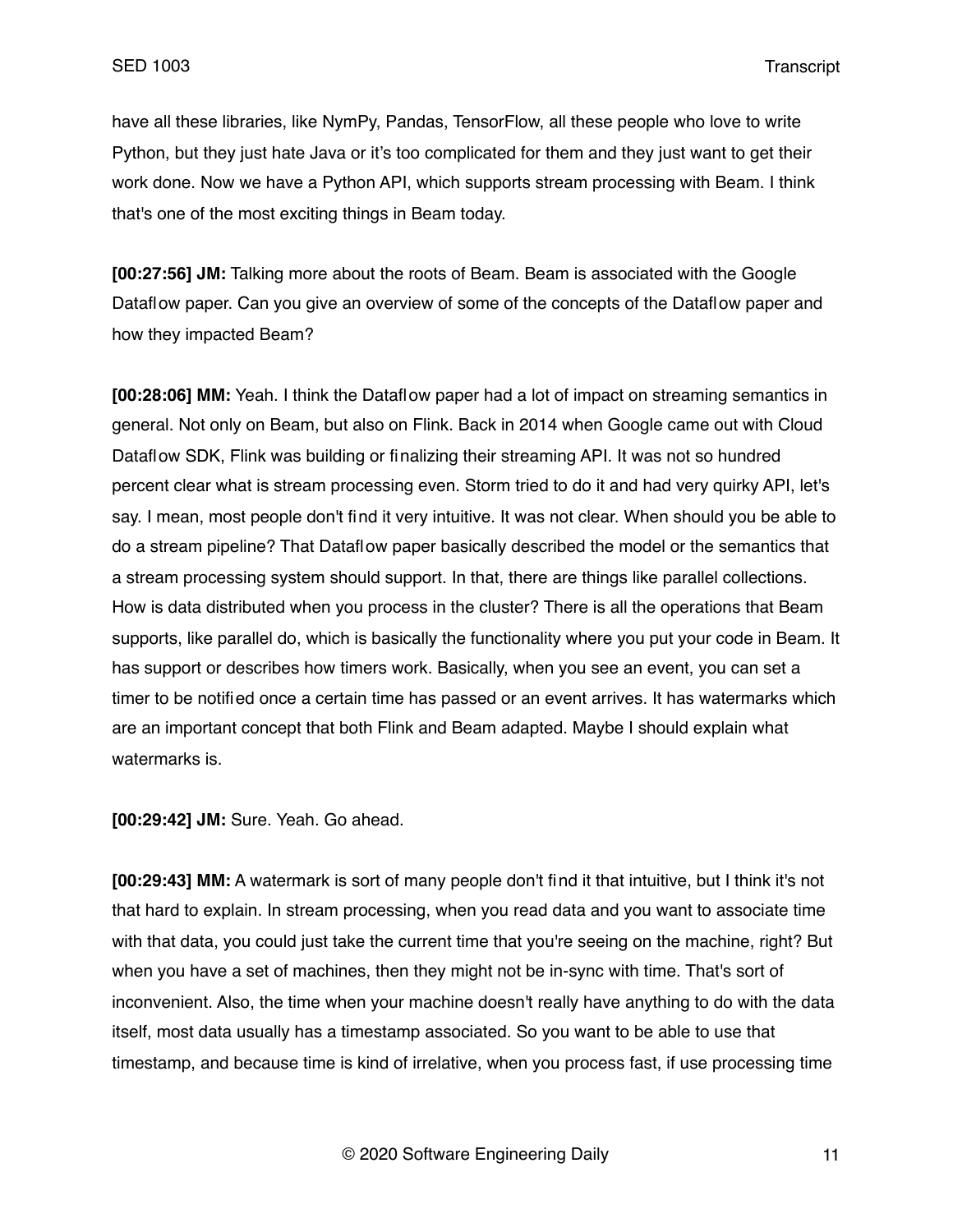or time on your computer, then if it's fast, then less time elapses. If it's slow, then time elapses slower from the application perspective.

What watermarks are, they are basically a time indicator in a streaming application. What that means is the watermark passes from the source where you ingest your data throughout the entire pipeline, and the sources basically – They send out these watermarks priority when they think they have seen all data or a particular time span that you're interested in.

I mean, theoretically, you could wait forever, because you could always receive some data at the latest timestamp, but the watermark basically tells you, "Okay. Now, I'm confident enough that the time is now. I've seen enough timestamps where my data is at 10 and now I'm sending out a 10." that kind of triggers the whole – That allows all the operators who might be holding back data waiting for timestamp 10 to then kickoff their execution.

Another concept that is in that paper, which I should mention, is windowing. That's basically the idea that you group your data according to time or number of elements. Usually it's time, and that's where the watermark also comes into play.

For example, early systems, like Storm. There was no notion of a window. You would just receive all your data and then you could do whatever with it. You could implement your own logic. But in Beam or Flink, we have windows which allow us to group data and allow for the execution to only kickoff when we know that we have received all the data for a particular time span for a particular user.

Windows, they're not only by time, but also by key. If the data is partitioned, then we also have by key. Let me give an example to explain what that means. Let's say I have a clickstream and I am trying to count how many users –How many links were clicked for every user. Let's say I want to do that and I want to do that for the last hour, let's say, or for last minute let's say. I would just receive all the click events that users produce from a Kafka topic, for instance, and then I would define a one minute window and use to user ID to partition the data. When I received the watermark and I just check, or Flink internally checks, that if one test passed and then I received all the events that were produced within that minute and I can calculate, I can just count them and admit the count for the user. Then, yeah, could have a nice dashboard tell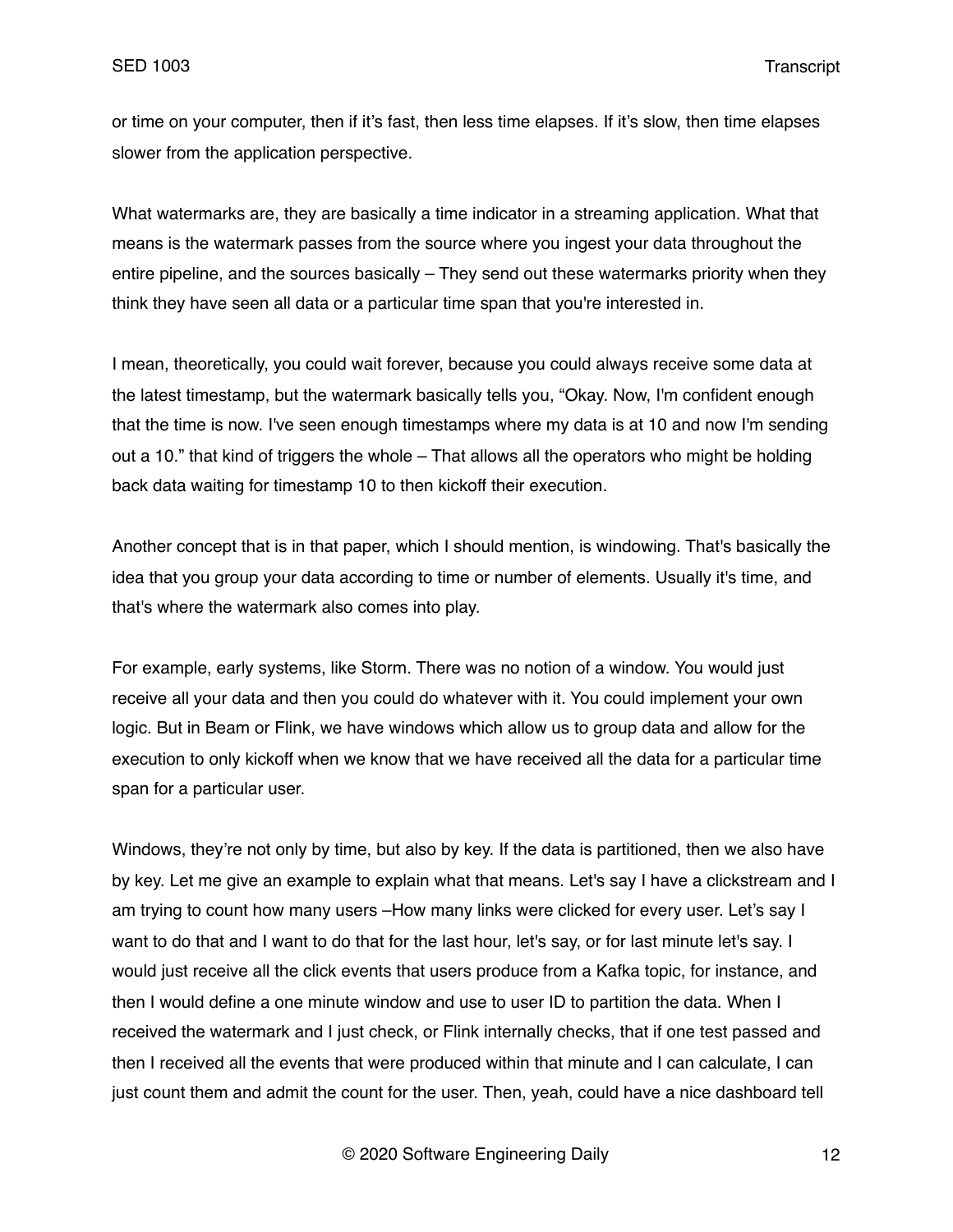me, "This user clicked on most links," or something like that. I could rank them. That's one example how windowing would work.

**[00:33:45] JM:** Do watermarks define the windows?

**[00:33:47] MM:** Watermarks are like a time indicator, and to give a better example there, I think to understand watermarks, you need to also understand event time versus processing time. The processing time is just the time you are seeing on your computer while you're processing data. The event time is the time that is contained in your data itself. What the watermark does, because we don't have this natural notion of time progressing in event time, just not like a clock always progresses and processing time, because we need a way to tell what time it is, and that's what the watermark is.

The watermark is basically sent from the sources through the entire pipeline and it can be held back if we are currently doing processing in one of the operators. It might be held back for the downstream operator. It basically traverses through the pipeline and tells, for example, window computation when it has seen all the data for a window time span.

When I have a window from, let's say, 3 to 4PM, then when that watermark arise at 4PM, I know that I've seen one hour of data now, of event time data, and then I can kick-off the computation for that window. That's basically what a watermark does.

The tricky part about watermarks is how do we generate them. That's probably the most problematic about the watermark, because we could just send like the watermark. The watermarks is just a time stamp. We could just send a watermark directly when we've seen a timestamp in our data, right? When I see an event that is from 4 PM, let's say, like in our example, I would just immediately forward it to the subsequent operators. But if I do that immediately, what about let's say events that I receive later because let's say you have an application where the best example is always a gaming applications. You have it on your phone. You're offline. You're in the subway. You lose connection and then you get out and all these events are being sent.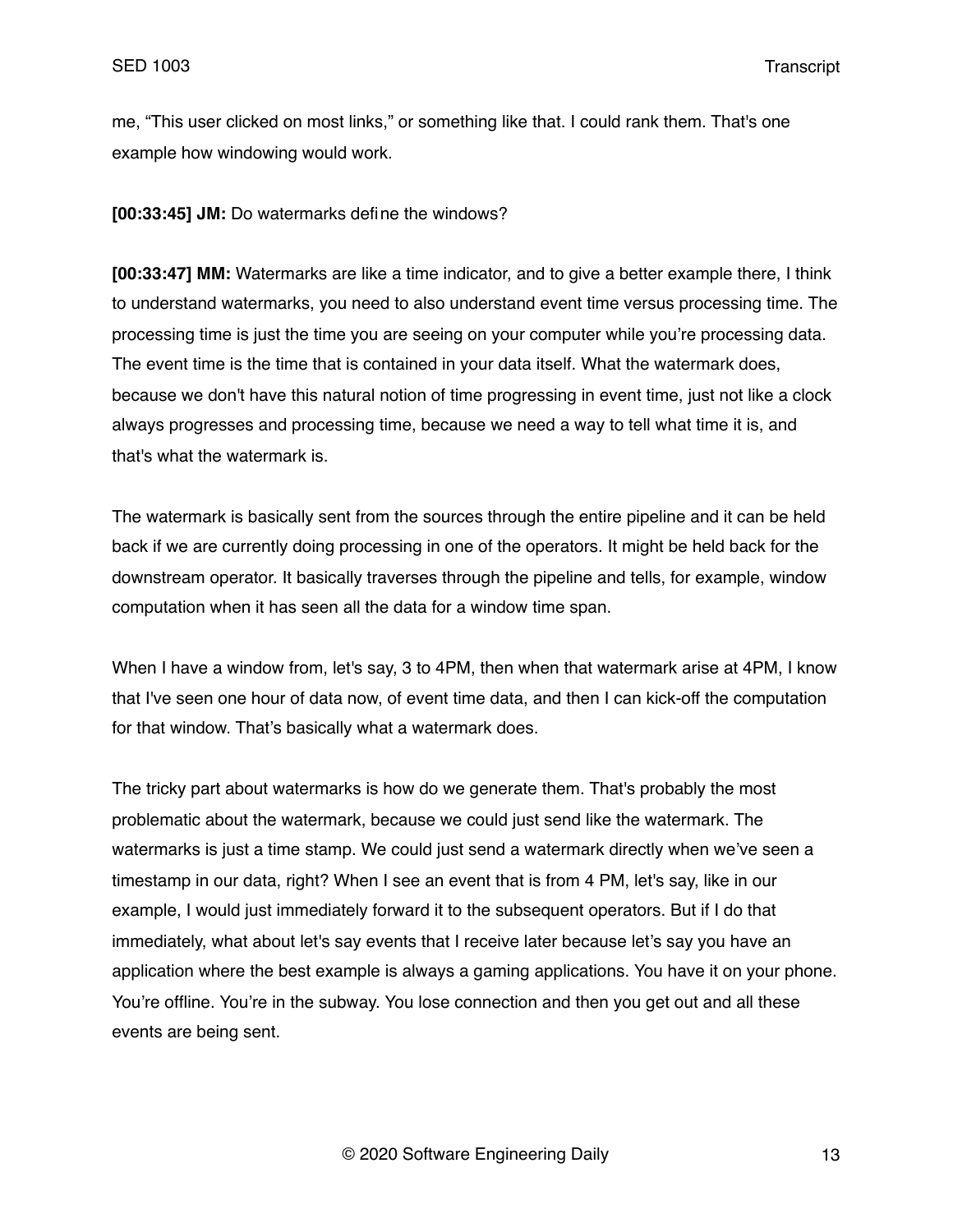You want to be able to deal with some SKU in the event time. What you typically do is that you define a threshold that you're comfortable with. You would say I accept an hour delay or something that. That's basically a way that you can have some out of orderness in your data.

**[00:36:45] JM:** Right. Yeah, I understand.

### [SPONSOR MESSAGE]

**[00:36:56] JM:** When you start a business, you don't have much revenue. There isn't much accounting to manage, but as your business grows, your number of customers grows. It becomes harder to track your numbers. If you don't know your numbers, you don't know your business.

NetSuite is a cloud business system that saves you time and gets you organized. As your business grows, you need to start doing invoicing, and accounting, and customer relationship management. NetSuite is a complete business management software platform that handles sales, financing, and accounting, and orders, and HR. NetSuite gives you visibility into your business, helping you to control and grow your business.

NetSuite is offering a free guide, 7-key strategies to grow your profits at netsuite.com/sedaily. That's netsuite.com/sedaily. You can get a free guide on the 7-key strategies to grow your profits.

As your business grows, it can feel overwhelming. I know this from this experience. You have too many systems to manage. You've got spreadsheets, and accounting documents, and invoices, and many other things. That's why NetSuite brings these different business systems together. To learn how to get organized and get your free guide to 7-key strategies to grow your profits, go to netsuite.com/sedaily. That's NetSuite, N-E-T-S-U-I-T-E.com/sedaily.

# [INTERVIEW CONTINUED]

**[00:38:45] JM:** Talking more about what Beam actually does. Beam is a system for being able to express a data pipeline and choose different underlying execution engines. Why would I want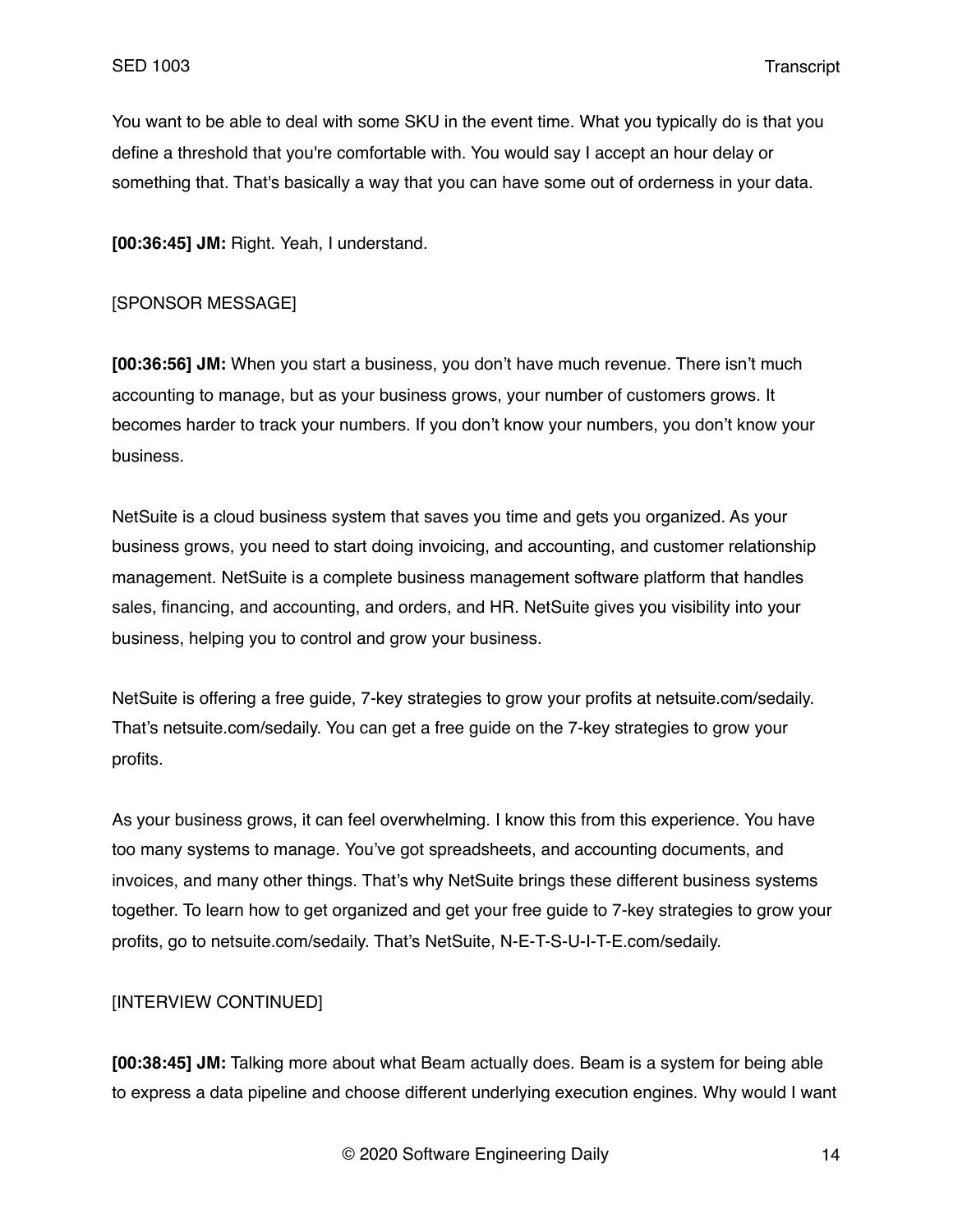to choose different underlying execution engines? Why would a data pipeline have different performance times on a different underlying execution engine like a Flink versus Spark or Storm?

**[00:39:14] MM:** That's a very good question. I think many people who sort of board into a single or like one execution engine ask themselves, "Why should I use Beam now? I'm fine with what I have. Flink works reasonably well. Why should I use Beam now?"

Well, I think for many people, the answer is, "Don't use Beam. Just use Flink directly." However, I mean Beam does offer a bit more flexibility. You mentioned already you can swap out the execution engines. For many people and decision-makers, that's like an interesting aspect, because let's say you're in a Google Cloud. You're Beam, Google Cloud Dataflow, which supports Beam. You may be run into some issues there. Your client demands that you need to be on-prem. So then you can then just take the same code and run in the open source on any Flink cluster, for instance. That gives you flexibility.

Same also the other way around, if you maintain your own cluster, maybe you want to run a new pipeline, a new instance of a pipeline in Google Cloud because you have that Flink cluster, but you want to try out something new in the cloud, in Google Cloud. That's just an easier way then.

Basically, yeah, support for multiple execution engines is interesting for some people, not for all. Then we have the unified API, which I think is also compelling argument, because you just write once for batch and streaming and then you basically just need to flick a switch to run that in either batch or streaming and also to deploy it on a execution engine like I mentioned.

Probably the third reason is the multi-language support. I think that's probably the most compelling argument nowadays, because there is simply no really good solution for running Python, scaling Python pipelines like Beam offers at the moment.

**[00:41:22] JM:** You currently work at Lyft. Tell me about the data pipelines at Lyft.

**[00:41:25] MM:** Sure. I work with Lyft or started working with Lyft because I think it is really interesting what they're doing with both Beam and Flink. They've been a Flink user for several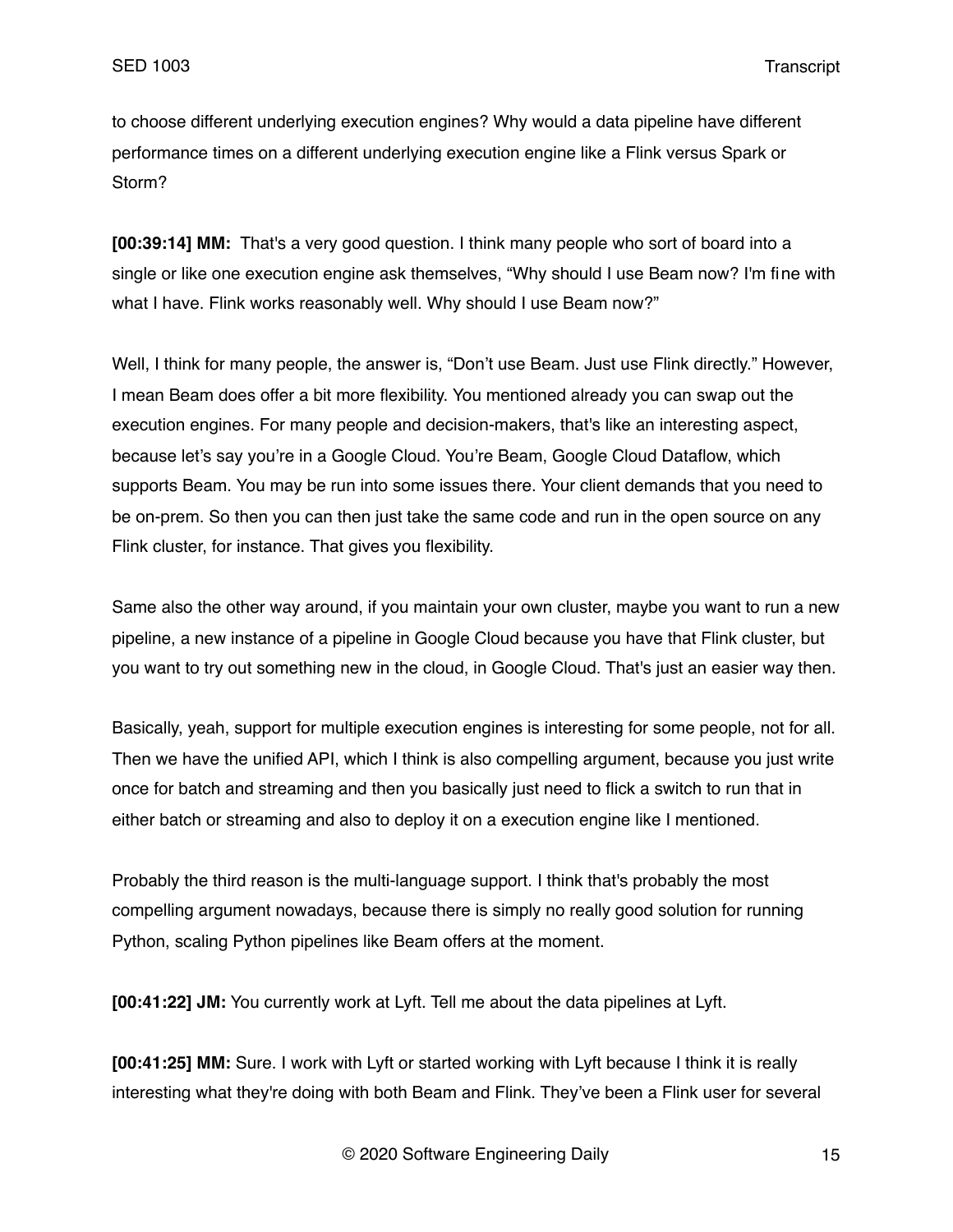years now. It was their way to build a real-time analytics system at Flink. For now, I think almost 2 years, they're also Beam users, which came naturally to them, and that ties into the previous question that why would you use Beam? They could, because they had already the Flink architecture in place and all the knowledge to run and maintain Flink. They could just add Beam with Python support on top and to enable a completely new use case.

You have to understand with Lyft as a Python shop, essentially. That's what everybody says. They're not a lot of – Let's say the majority of the people like to write Python rather than Java. Beam is just the perfect tool in that regard. Also, there is a lot of existing Python code which even if somebody wanted to port everything to Java, it would be really hard because of TensorFlow and all the computational libraries that you haven in Python.

Yeah, I think a lot of frameworks in the past try to implement Python support, but usually did it in a way that it would, for example, use Jython, like Java execution of Python code, which never really supported all the use case, because in Python you have these C libraries like TensorFlow and NumPy, which require, yeah, a native Python interpreter, the C Python interpreter. Yeah, Beam could do it. That's why Lyft started using Beam.

To be honest, I don't have full insight in all the different teams what they're doing. I'm not even sure if I'm allowed to talk about this, but I know Flink is used for any kind of real-time analytics. They use also Flink SQL. They have then various – Basically, build an easy way to do SQL applications to get real insights into the driving data, for example, all the data that Lyft collects. I can't really go into details there, but I can talk a little bit more about Beam.

The Beam layer at Lyft is responsible for the real-time price factor calculation, basically. Lyft has also given talks about this in the past. Basically, what we do is we get all this data at Lyft and to accurately predict them, basically, the price factor for a given region that somebody wants to go to or is ordering a Lyft from. We take this data. We do feature generation, model training and model execution. Basically, what many other companies do also these days. But it's pretty exciting for Lyft, because before they were operating on a Python legacy stack, which can really tell you too much, but is basically a pile of scripts which is deployed via Airflow. Beam is a more scalable way to deploy these price factor calculations and also enables real-time price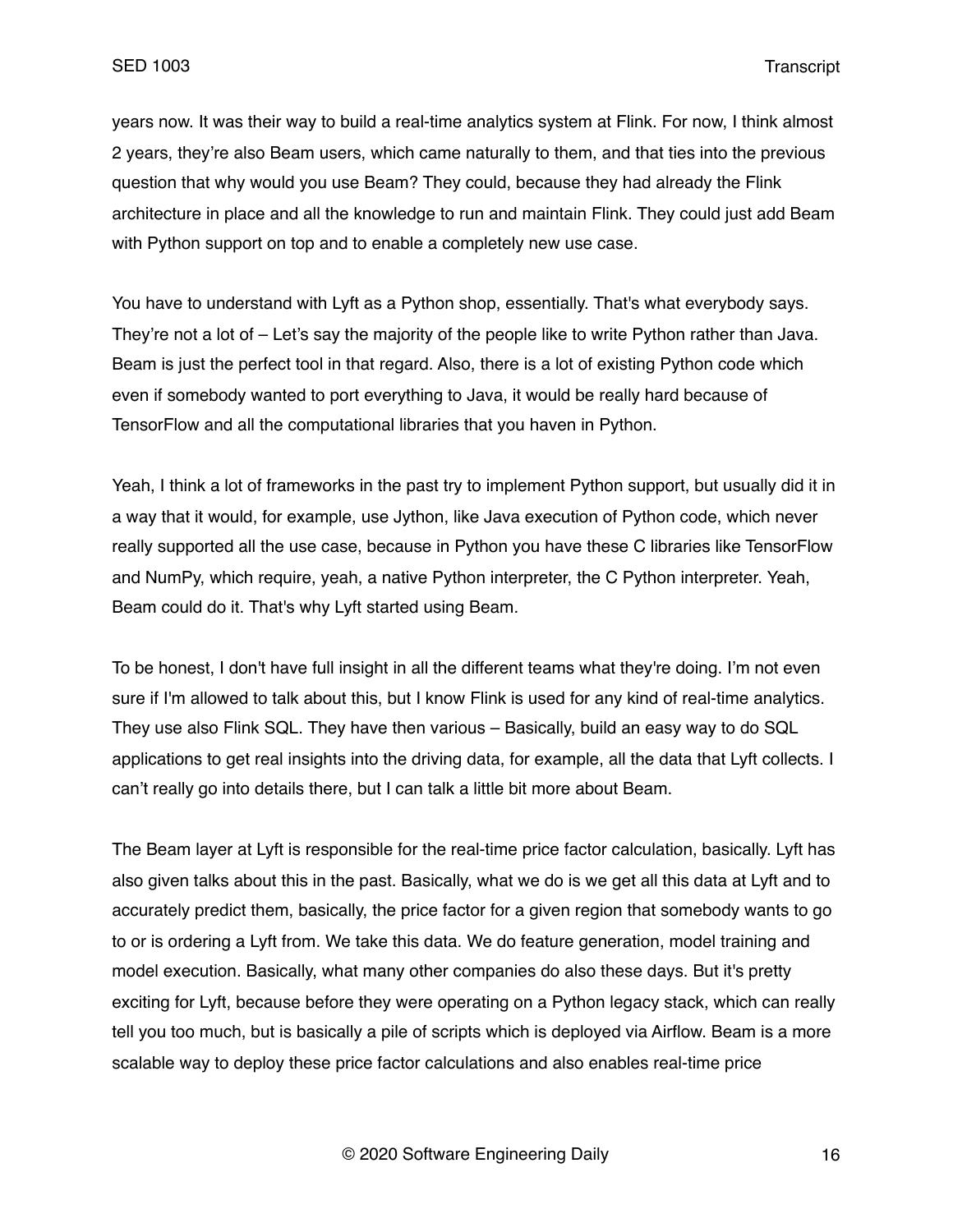calculation, which before the model could be old and based on old data. Now we have real-time prediction of the price.

**[00:45:16] JM:** Cool. As we begin to wrap up, let's zoom out. Tell me about the other areas of the data engineering ecosystem that are interesting to you.

**[00:45:25] MM:** Yeah. I think I'm particularly interested in the Kubernetes community. I think what they've done is remarkable. A couple of years ago, there were technologies like Mesosphere, Mesosphere the company, and DC/OS stack product, which still exist today. It's a good product, for sure. There was Docker Swarm. Yeah, there's definitely a bit more competition. But Kubernetes seems to have late conquered them all. It's just this huge community and it's just something – I just find the tech impressive and exciting to see this becoming mainstream that every company has their Kubernetes cluster.

I think working with it, there's still a lot that could be easier to configure and to set up and it would be really interesting to see the community build a layer on top of Kubernetes where it's not just like some infrastructure tool, but I guess that goes into the direction of serverless. Make it really easy to deploy your functions, to define dependencies between functions and data and make it really easy to deploy that.

I think we see this already, but I want to see this become a bigger pattern. That's also something where I think Beam and Flink could improve, and I'm seeing actually both project doing something in that regard. Flink with SQL. Beam also has SQL, by the way, which works quite similar. That enables analysts who are not programmers to do analytics themselves. I think that's great. Flink has moved into the direction of stateful functions. Maybe you've heard about this. It's a kind of new way to write Flink applications where you can basically compose it out of functions that talk to each other, which is also I think it might be a better or more comprehensible way to write streaming applications in the future. We have to see.

Really, I think these days, being like an engineer that is involved a lot with architecture and hard to get around concepts for average users. I really wish using all these products would be much, much, much easier. I am really just sometimes ashamed how hard it is to use this stuff. When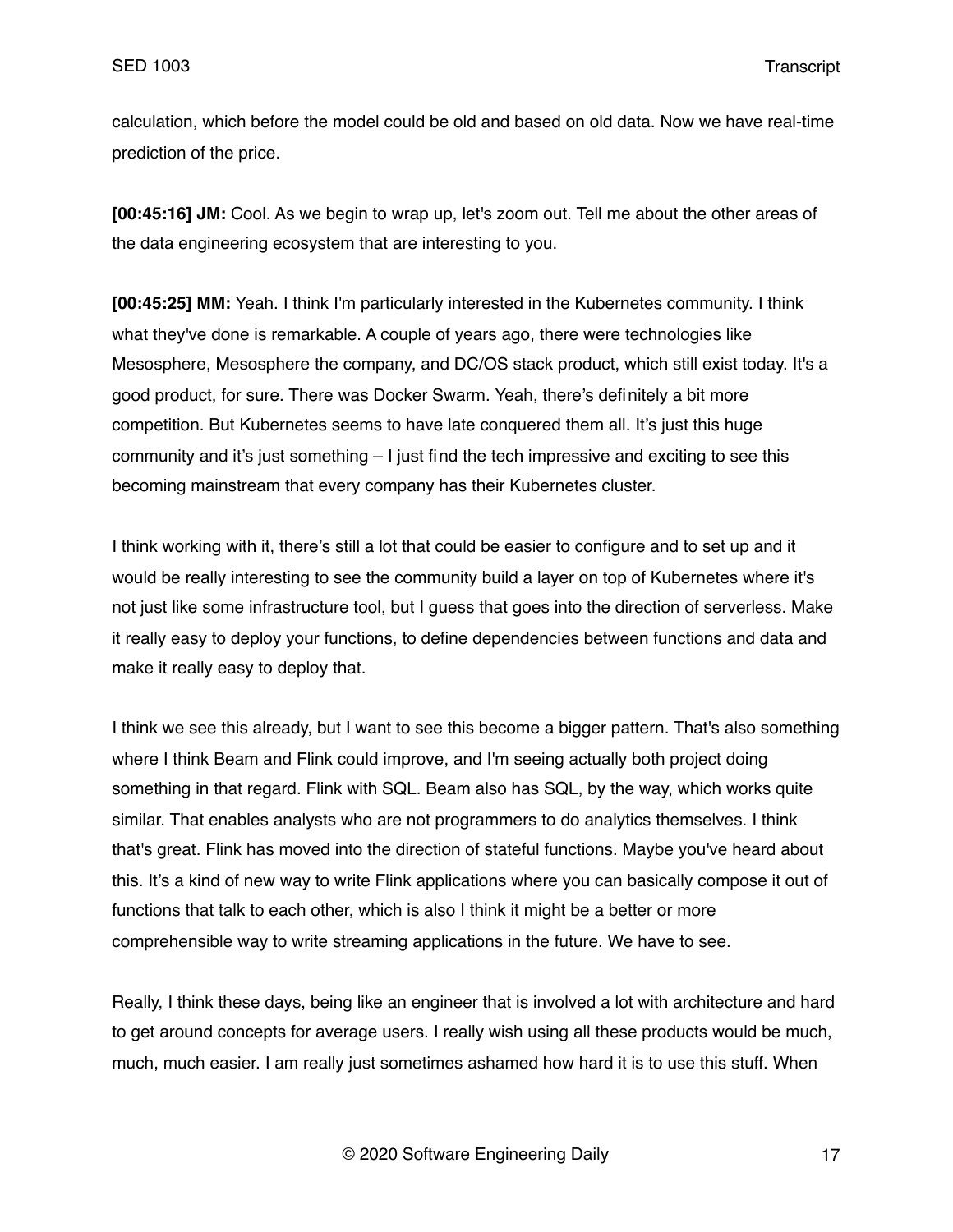you know it, it's not hart, but when I see people struggling with it, I always wish things would be easier. I think we can do a lot there to improve.

**[00:48:08] JM:** Max, thanks for coming on the show. It's been great talking to you.

**[00:48:11] MM:** Thank you Jeff for having me.

## [END OF INTERVIEW]

**[00:48:21] JM:** You probably do not enjoy searching for a job. Engineers don't like sacrificing their time to do phone screens, and we don't like doing whiteboard problems and working on tedious take home projects. Everyone knows the software hiring process is not perfect. But what's the alternative? Triplebyte is the alternative.

Triplebyte is a platform for finding a great software job faster. Triplebyte works with 400+ tech companies, including Dropbox, Adobe, Coursera and Cruise Automation. Triplebyte improves the hiring process by saving you time and fast-tracking you to final interviews. At triplebyte.com/ sedaily, you can start your process by taking a quiz, and after the quiz you get interviewed by Triplebyte if you pass that quiz. If you pass that interview, you make it straight to multiple onsite interviews. If you take a job, you get an additional \$1,000 signing bonus from Triplebyte because you use the link triplebyte.com/sedaily.

That \$1,000 is nice, but you might be making much more since those multiple onsite interviews would put you in a great position to potentially get multiple offers, and then you could figure out what your salary actually should be. Triplebyte does not look at candidate's backgrounds, like resumes and where they've worked and where they went to school. Triplebyte only cares about whether someone can code. So I'm a huge fan of that aspect of their model. This means that they work with lots of people from nontraditional and unusual backgrounds.

To get started, just go to triplebyte.com/sedaily and take a quiz to get started. There's very little risk and you might find yourself in a great position getting multiple onsite interviews from just one quiz and a Triplebyte interview. Go to triplebyte.com/sedaily to try it out.